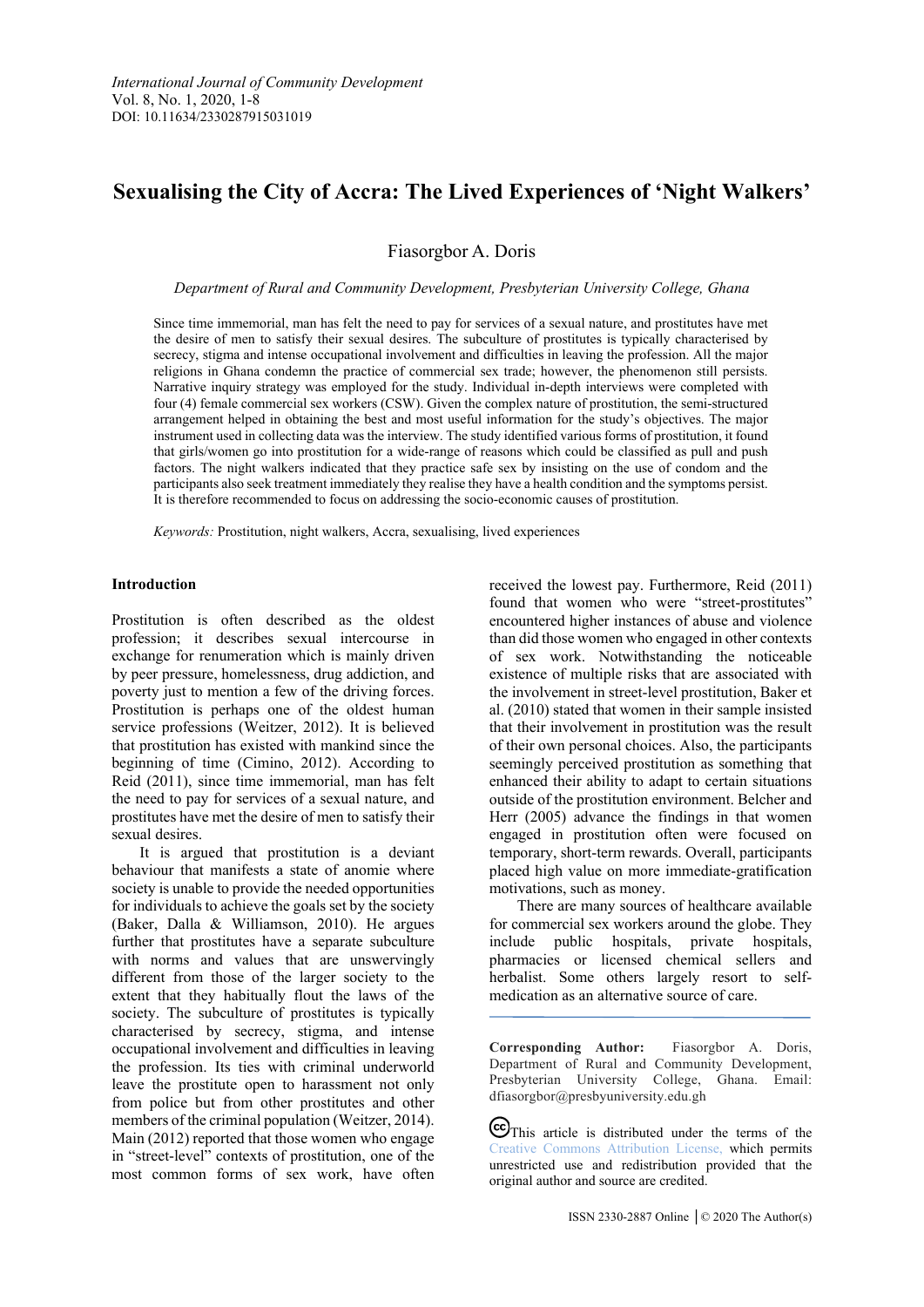Also, a study conducted by Sihavong et al. (2011) in Laos revealed one-fifth of respondents used private clinics or pharmacies. Therefore, pharmacists/drug sellers remain the commonest and regularly used avenue for medical advice and information. Health seeking behaviour can be explained as the actions and inactions acknowledged by people when they have any health problems and the necessary steps taken to correct those health problems (Mahmood et al., 2009).

## **The Problem**

All the major religions in Ghana condemn the practice of commercial sex trade, however, the phenomenon still persists. The 2010 population and housing census in Ghana put the religious population at over 90% of the total population. By inference, most of the people who engage in prostitution (prostitutes and their clients) might belong to one faith or the other. Therefore, prostitution in Ghana poses grave religious and moral problems that need to be explored.

Although there is abundant data to suggest that globally prostitution has reached alarming proportions; there has been increase in all types of prostitution including lower class prostitution which is more commonly practiced by illiterate and unskilled prostitutes. Nevertheless, prostitution has not been given the desired attention by researchers. Prostitution has been subjected to many inaccuracies and common misconception. It appears that prostitution flourishes more in the cities than in the rural areas especially in slum and highly densely populated areas where business and commercial houses like hotels, brothels super guest houses, joints and night clubs are located in which cash transaction is common. It is ironical that our knowledge of prostitution is either based on hearsay or still reflects our moral and value judgments. Though little is known of the prostitutes' background and conditions that predispose them

towards prostitution. Moralists and other groups have consistently judged and condemned both the prostitute and her profession although for different reasons. It is against this backdrop that this study is conceived because this study rejects any such prejudices.

In an attempt to study prostitution in a cosmopolitan area like Accra, there appear to be certain basic questions that the researcher wants to answer and they are; what is the socio-economic background of the prostitutes? What compelled them to enter the profession? What are the socioeconomic factors or conditions that are associated with prostitution? What are the effects of prostitution and how can prostitution be reduced? Questions such as these and many more yet unanswered in the mind of an average person have created the central problem that triggered this study. The present study therefore sought to examine the various dynamics that prostitution has on the lives of the participating women.

## **Research Design and Methodology**

## **The Study Area**

The study was conducted at the Spintex Road in the Greater Accra Region; a suburb of [Accra.](https://en.wikipedia.org/wiki/Accra) The name Spintex road originally denotes the road which is parallel to the Accra-Tema [Motorway,](https://en.wikipedia.org/wiki/Tema_Motorway) which is generic and is used when describing the area along the route. Spintex is one of Accra's most popular destinations for homes and commercial purposes**.**  The neighbourhood boasts of a variety of eateries, lounges, pubs and hangouts offering relaxation and pleasure. Prices for homes are largely on the high side, however, there are some places of abode that are moderately priced. Spintex is an allinclusive neighbourhood with enough activities, facilities and access to business, recreation and housing for everyone (MeQasa, 2019).



Figure 1: Map of the Spintex Road Source: Google Maps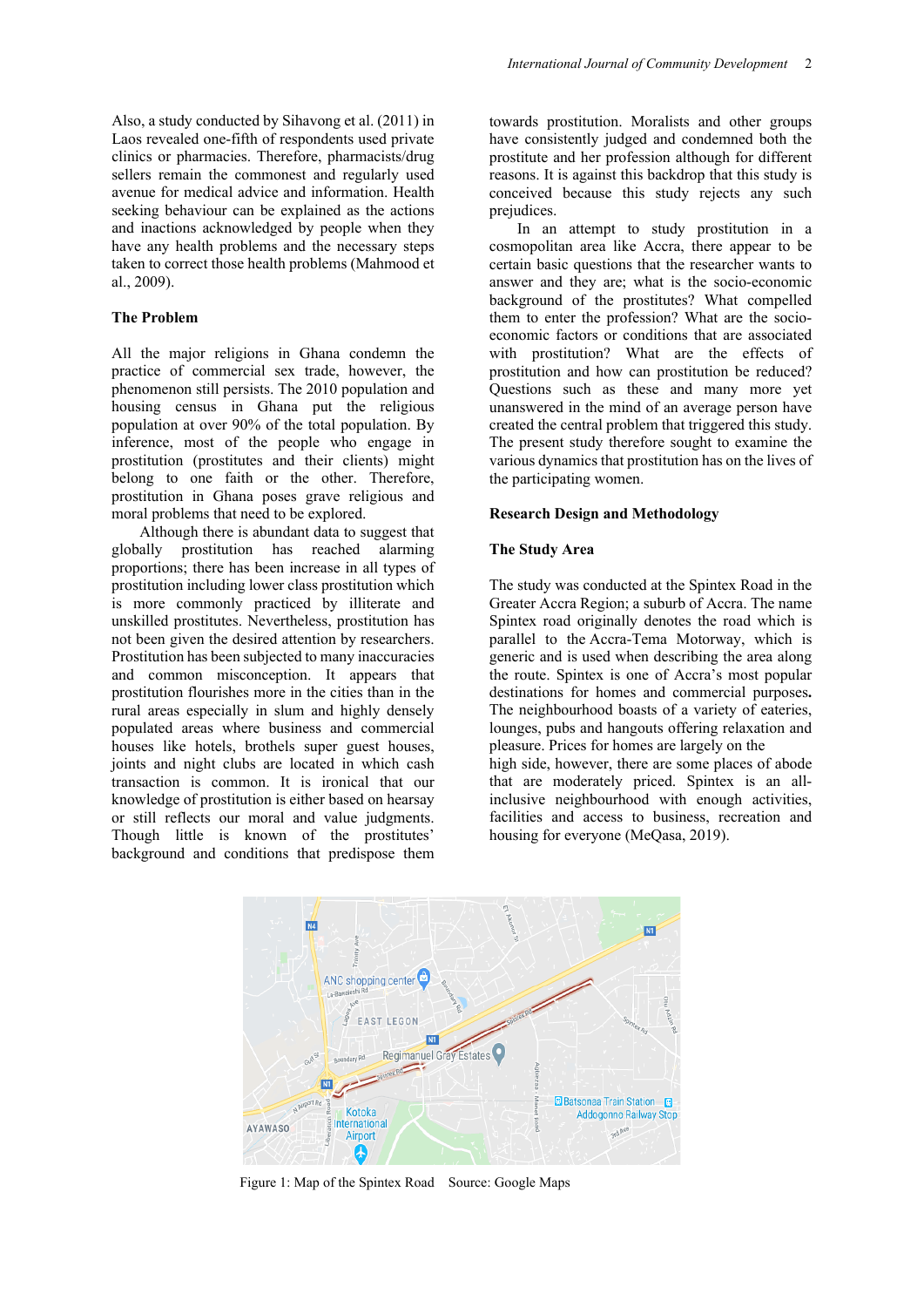# **The Narrative inquiry/biography strategy was employed for the study**

In this form of study, the researcher studies the lives of individuals (prostitutes) through the telling of stories. The information gleaned from the stories are "re-storied" by the researcher into a narrative (Creswell, 2013). Ultimately, the narrative interpretations from the participants' lives culminating in a concerted narrative.

Individual in-depth interviews were completed with the four (4) female commercial sex workers (CSW). These interviews sightsaw the reasons for entry into commercial sex work and continued participation, living conditions, family life, history and children, risks and challenges faced in daily lives. Interviews were obtained from four (4) women who are engaged in all forms of prostitution including street level prostitution, institutional prostitution and freelance prostitution. Ages of the women ranged between 19 and 24 years. Due to the obvious sensitivity of the subject matter, anonymity was assured to the research participants, so the study is purposely choosing to keep demographic information about the participants to a minimum. Perceptibly, names used are pseudonyms also saturation occurred during the data collection, providing reasonable assurance that the sample size was adequate for the study's objectives. Particularly, after approximately three (3) interviews, so the study found that the law of diminishing returns was occurring with the data. As such, adding new individuals to the sample was not adding significant amounts of new insights to the study's overall findings. Consistent with Ghimire et al. (2011), I believe that the sample size was sufficient to the research objectives established for the present qualitative study.

Among the various types of qualitative methodology, I designed the present investigation as a phenomenological research study. As such, my aim in the study was to obtain the perspectives of the participants and to report their perceptions, from the vantage points of their own words, thought, and constructs (Holly & Lousley, 2014). One-on-one interviews occurred at two (2) pubs on the Spintex road in Accra. The interviewer was always a female in order to make the interview situation as comfortable as possible for the participants, due to the sensitivity of the subject. The researcher does not have background with prostitution thereby affording potential greater objectivity on the part of the researcher. During data collection, I utilised semistructured interview formats. This allowed the participants at times to take the interviews in diverse directions, encouraging them to share with me their own stories that helped me understand their worlds as much as they were able to do so. I believed that, given the complex nature of prostitution and also the other struggles these women experienced, the semi-

structured arrangement helped in obtaining the best and most useful information for the study's objectives.

The major instrument used in collecting data for the study was the interview held with the participants. The interviews ranged from two to four hours each, most were recorded in writing. Open ended questions were employed during the interviews which allowed for testing reliability of responses. The interview schedule has two sections; section one was designed to illicit information about the respondent's socio-economic background and the conditions that predispose her to prostitution. Section two was designed to gather data on the social organisation and modes of operation of the prostitutes. The data collected from the interviews were analysed using descriptive statistics like frequency tables and percentages to interpret data. In analysing the data, the Statistical Package for Social Scientists (SPSS) software was helpful in analysing the data gathered. The analysis process was not allowed to become "automated" by removing the human intuitive and subjective element out of the process. Consequently, all of the findings reported in the present study represent the consensus of all the participants in the study. Overall, the findings showed detrimental relational, social, and psychological effects of women in the sample engaging in prostitution activities.

# **Social Psychology and Prostitution**

Social psychology analytical framework is used in this study to guide and facilitate sense making and understanding of the livid experiences of female prostitutes around the Spintex area. Social psychology theory is interested in how peoples' thoughts, feelings and behaviours are influenced by the actual and implied presence of others (Weitzer & Boels, 2015). Social psychological explanation of prostitution argues that a combination of social and psychological factors causes some women to go into prostitution. For this theory, there are three main reasons why some women become prostitutes. First are the predisposing factors such as parental promiscuity, parental neglect, child abuse or some other traumatic events in the individuals' life. Another is the attracting factors (Pull Factors) such as belief that women can make an easy life or make a lot of easy money as prostitute. There are also precipitating factors (Push Factors) such as poverty, unemployment, economic challenges or other environmental influences that can push people into prostitution (Pitcher, 2015).

# **Ethical issues**

Attention was paid to ethical issues in this decidedly sensitive area of investigation. The introductory stages of fieldwork were aided by a female bar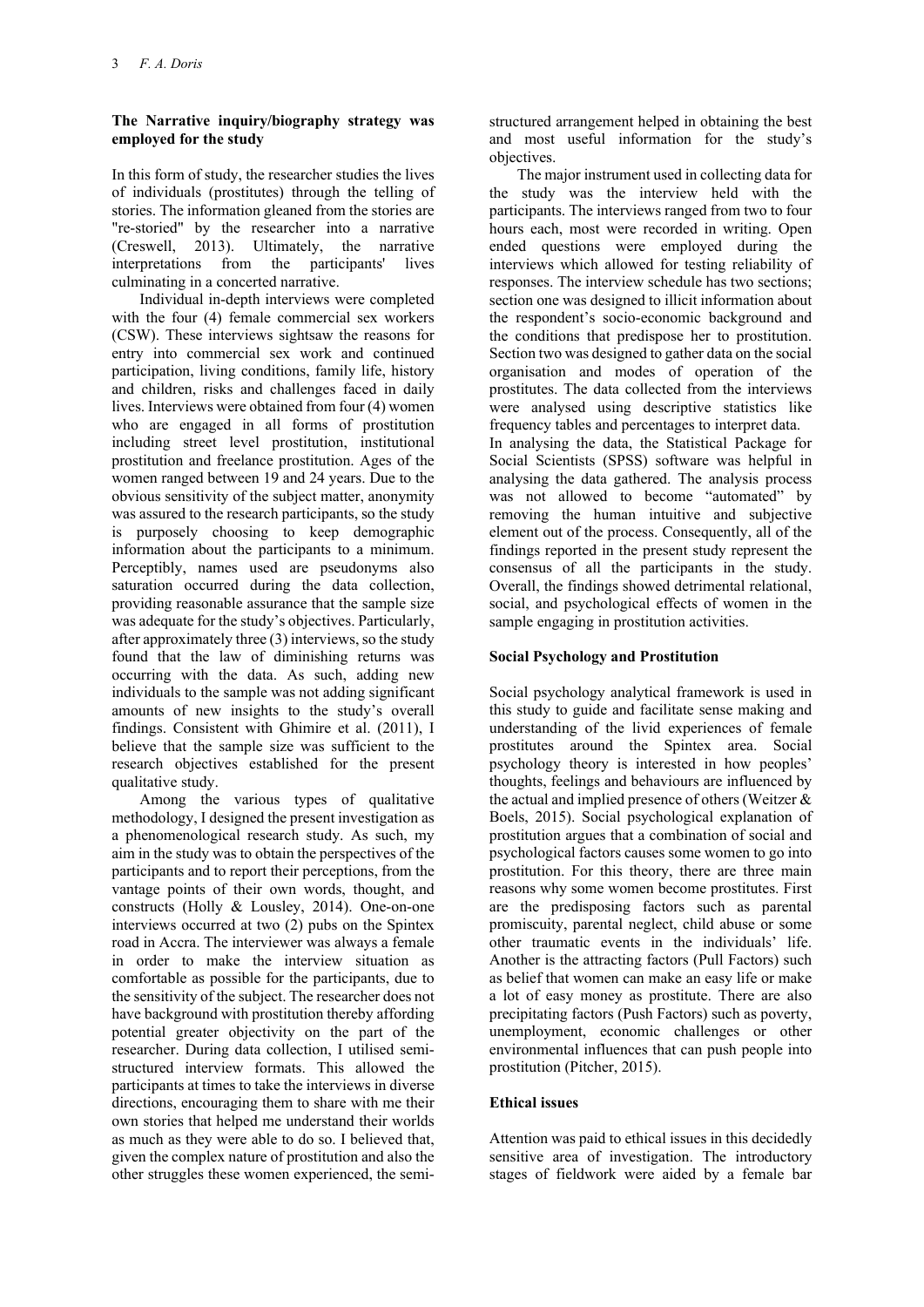attendant, who arranged meetings with the four (4) participants. A number of practical arrangements were made to ensure that contact between participants and the researcher would not risk compromising the safety of either. Meeting times, places, and spaces were arranged to be convenient to participants. Before consenting to participate, participants were however assured they would be able to withdraw from the research, temporarily or permanently, at any time, for any reason or none, without any consequence. These measures to increase participants' confidence in the research process as being a shared endeavour enabled the investigation to follow the stride and daily veracities of participants' lives, which was particularly important given their needs to engage with income generating opportunities that were neither regular nor entirely predictable.

## **Study Limitations**

The scope of this study was focused on four (4) women, the sample size was limited due to the sensitive nature of the study. A larger sample size of female sex workers in the Spintex area would have given more accurate, generalised results. In addition, despite an extended mobilisation period and ongoing

efforts to earn trust with the researcher, the sensitive nature of the discussions had a skewing effect on participants' responses. Some participants may have given what they believe to be the 'correct' answer rather than a truthful one. To overcome this, a range of tools were used to facilitate the triangulation of common themes and responses. Female interviewer was used to encourage trust. In addition, all data collection methods were made anonymous, in an attempt to ensure participants were comfortable in answering questions.

## **Results**

# **Characteristic of Participants**

A total of four (4) respondents participated in this study; all of the (100) were women engaged in prostitution around the Spintex area. Ages of the night walkers/women that the study covered ranged between 19 and 24 years. All the four (4) participants have had some form of formal education. One is a university graduate, two (2) are high school graduates and one (1) is a Junior High school drop-out (she dropped out at Junior High form 2). The table 1 below presents the participants' demographic characteristic.

Table 1: Participants' Demographic Characteristics

| Characteristics |                    | Frequency | Percentage |
|-----------------|--------------------|-----------|------------|
| Sex             | Female             | 4         | 100        |
|                 | 19                 |           | 25         |
| Age             | 20                 |           | 50         |
|                 | 24                 |           | 25         |
| Education       | University         |           | 25         |
|                 | Senior High school |           | 50         |
|                 | Junior High school |           | 25         |

## **Types of Prostitution**

The study identified various forms of prostitution including 'call girls' and escorts, 'in-house' sex workers working in parlours or brothels, 'streetwalkers' who sell sex for money through sidewalk solicitations. However, the study participants were basically involved in two (2) types that included institutional prostitution and freelance prostitution. All four (4) participants engaged in institutional prostitution where the ladies exchange sex for financial or other favours in the hotels, brothels and

bars where they themselves have rented rooms to render solicited services to their clients. Two (2) of the participants were involved in freelance prostitution (a single sex operator who usually stays in her home and goes out when there is a request for her services; this form of prostitution is common among female students in tertiary institutions. The table 2 below presents the forms of prostitution the participants were engaged in. One participant also operated as a street-walker and another worked as an escort girl providing companionship and entertainment to her clients.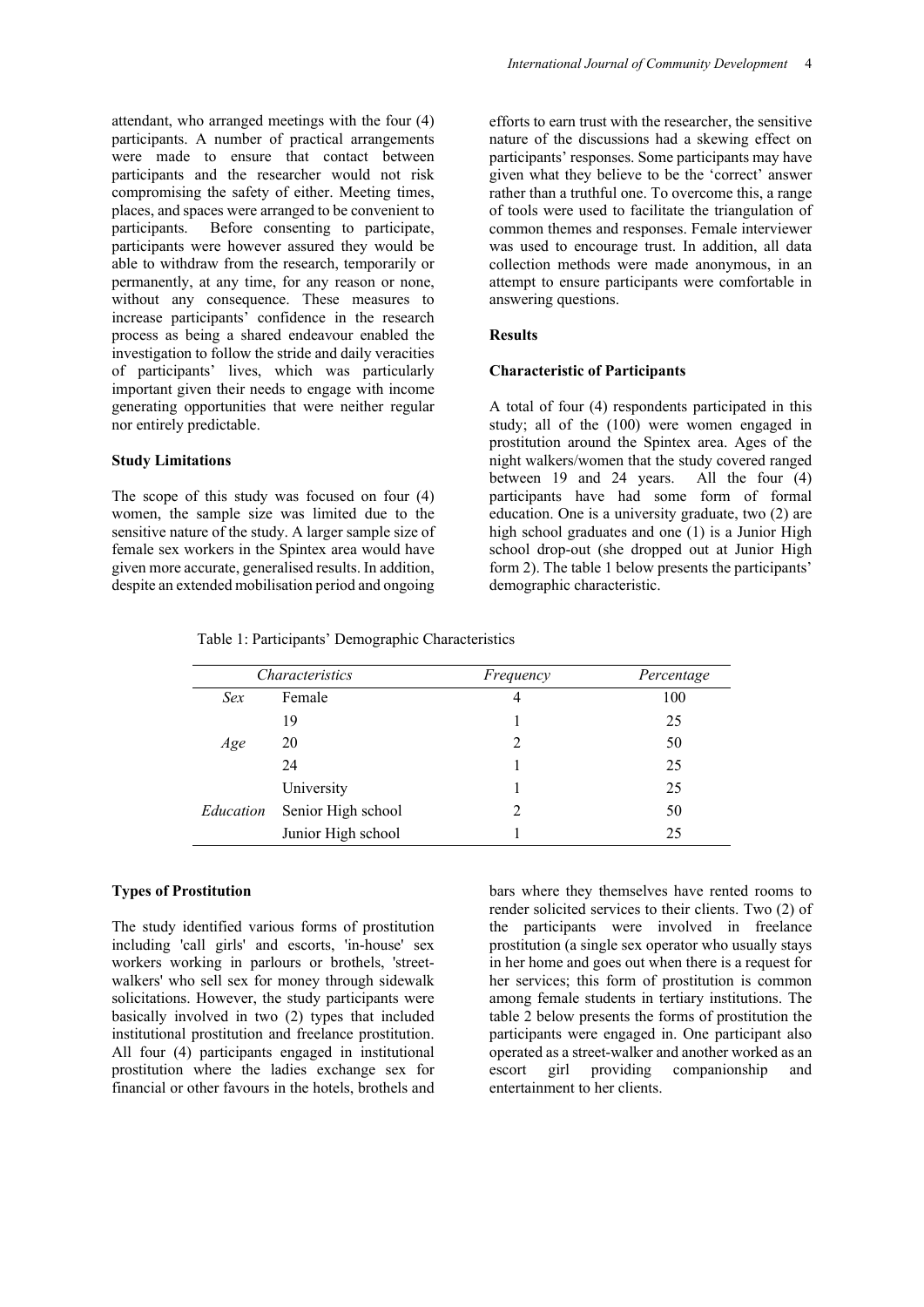| Type of Prostitution          | Frequency | Percentage $(\% )$ |
|-------------------------------|-----------|--------------------|
| Institutional Prostitution    |           | 100                |
| <b>Freelance Prostitution</b> |           | 50                 |
| Street-walkers                |           | 25                 |
| <b>Escorts</b>                |           |                    |
|                               |           |                    |

| Table 2: Types of Prostitution |
|--------------------------------|
|--------------------------------|

#### **Entry into Prostitution**

As outlined in the social psychologic and prostitution analytical framework that a combination of social and psychological factors causes some women to go into prostitution, this study found that high rate of youth unemployment, limited job opportunities, greater rural migration, the high cost of living promote early sexual relations and commercial sex among young women and sometimes young men. The study found that girls/women go into prostitution for a wide-range of reasons which could be classified as pull and push factors where the push factors mostly centre around poverty and an unstable home life while the pull factors could be peer pressure, lovers, pimps and environmental factors. The study revealed that one or more of the factors identified above contributed to the participants' involvement in prostitution and the individual stories are told below. I will call my respondents Khalima (19years), Adwoa (20years), Melwani (24 years) and Lulu (24 years).

Khalima revealed that "*I got into prostitution at the age of fourteen (14) when I was compelled by circumstances at home to drop out of school and help my mum take care of the family (my aged maternal grand mom, my pregnant mom and three younger siblings). It all began when my father died in an accident and my uncles asked us to leave the house and took everything from us. They were not even bothered about my mother's condition and the fact that she was a house wife and therefore had no income. They went for my father's gratuity and took over his bank accounts as well.*

*A male neighbour offered the family accommodation temporarily in his out-house for few months. I started hawking sachet water on the streets of Accra, though this was not enough it fed us somehow but along the line, things became very difficult for us when the little money my mother got from my dad's funeral finished and my business was slowing down because of the raining season, we started borrowing money from our host. Unfortunately, we were not able to pay back the money we took from him, he got tired of us and started making sexual advances at me. I gave in to his advances and it was good on face value, he became very kind to us. Unknown to my mom and granny that I was sleeping with the man to make all the money I was bringing home and all the gifts our* 

*host started showering on us. They thought it was because my mom had given birth to a new baby.*

*When I realised that I could get money from sleeping with a man, I took advantage of the sexual advances that came from other men too so I started sleeping with various men and had to drop out of school. I was actually enjoying it because I was getting money to fend for my family. By the time I turned 17years, I was deeply involved in prostitution*".

Adwoa said "*I got into prostitution because my friends were doing it; I admired them for not haing to ask their parents for everything. With time they introduced me to some of their rich male friends and I started getting money and buying things I needed for myself. I gave my mother some of the money and she was happy about me being a responsible girl (my mom is a petty trader and a single mother of 3). This is how I got into this line of trade*".

Furthermore, Melwani indicated that "*I am an orphan living with an aged aunt who could not do any work to take care of me and my younger brother so I started sleeping with men in the village to make money to take of my aunt and my brother. One day, a friend from the city visited the village and advised me to move to the city. She told me I could make better money in the city and remit home. She said, I followed my friend to the city and for the past 3years I have been in this business and I am honestly making good money as compared to the village so I have not regretted moving from the village to the city*".

Finally, Lulu said "*prostitution became an attractive option because it represented a job earning quick money for her since she comes from a very poor home but determined to have a university education which her parents could not pay for. She said I started sleeping with men to pay for my university education. I was lucky I got involved with rich and generous men who were kind to me. I completed school 2years ago but since I have not got a job yet, I am still into prostitution, I hope to stop when I get a very well-paid job otherwise, I will be doing it on part time basis to supplement my salary*".

## **Safe Sex and Health Seeking Behaviour among 'Night Walkers'**

The night walkers indicated that they practice safe sex by insisting on the use of condom. Lulu said "some of my clients do not like using condoms; unfortunately, they are the ones that pay very good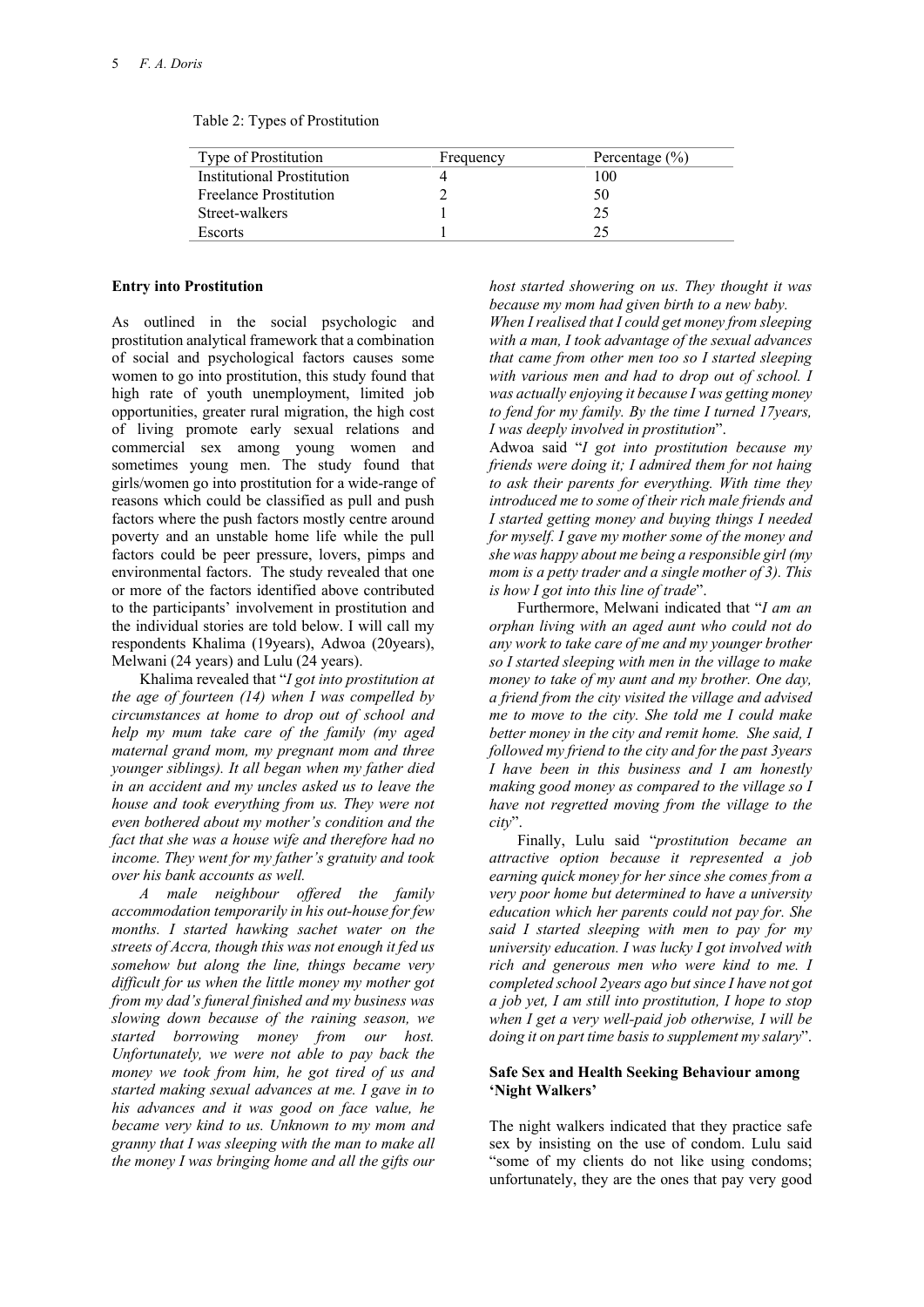money and also treat me well. I have about three (3) regular clients that would never use condoms so I have no choice but to do it with them without condoms".

Furthermore, all four (4) commercial participants revealed that they use both orthodox health care and self-medication. They indicated that factors such as accessibility, affordability, availability, efficacy and time influenced the healthcare service choices they made at any point in time. A cheering disclosure from the field indicates that all of the participants seek treatment immediately they realise they have a health condition and the symptoms persist. Here, apart from the discomfort and pain that these patients may suffer which might push them for immediate treatment, it might also be that any knowledge of such conditions by their clients may deter them from transacting business with them; a situation, which they are aware is to their disadvantage. Lulu revealed that "*if the clients know that you have Sexually Transmitted Infections (STI), they will not come to you anymore, besides, it is uncomfortable so we seek treatment as soon as we realise what it is".*

The current study reveals that all the four (4) participants self-medicate for Sexually Transmitted Infections (STI) and other illnesses. In this study, participants ranked self-medication as the first effort they make towards treating STIs. The increased ease of access to over the counter drugs from the chemists and other sources may be a major contributing factor to self-medication by these sex workers. However, the participants also indicated that they go to the clinics/hospitals when they are very sick and selfmedication does not seem to be helping. Also, they use traditional/herbal products when they fall ill.

## **Implications of Prostitution**

The majority of persons experience negative effects whether they are physical, psychological, or legal. All four participants revealed that they experience challenges frequently in practising prostitution. Some of the challenges the participants of this study have experienced included rape, beatings, robbery, harassment from law enforcers, stigmatisation and verbal abuse from clients and the public. Melawani revealed that she has been physically assaulted on a few occasions by clients who refused to pay her the amount of money they originally agreed on; when she insisted on being paid the right amount she was beaten badly.

Similarly, Lulu revealed that she once fell a victim to a robber who snatched her bag from her in the early hours of the day (2am) when she was returning home. She had this to say; "*we are exposed to a lot of risks on the street. This business is a very risky one and therefore you need to be smart and careful. I tried to be careful but on that fateful morning (it was a very good day for me because I* 

*was with a very kind and generous white man), I decided to go home early because I made good sales and I was also very tired. While I was waiting for the uber taxi I ordered for at the pick-up point, a few metres away from the hotel, someone snatched my handbag from behind and run into the darkness. That was how I lost my money, mobile phones and other valuables in the bag".*

The study found that the 'night walkers' also experience some form of mental health problems partly due to the abuse suffered in practising prostitution. The street walker participants indicated that daily stressors such as avoiding arrest and the fear of violence from customers worsen mental health problems. Stigmatisation also exposes prostitutes to psychological ills; unfortunately, the participants revealed that it is something they contend with everyday once the people they encounter know they are prostitutes. Khalima said *'I do not go to the clinic in my area, I go for treatment in clinics far away from this area. Some of the workers in my community clinic know what I do so I am always looked down on when I go there for treatment. I decided on not going for treatment there anymore. I usually self-medicate; if the condition persists, then I go to the clinic.* Adwoa also had this to say *'my mother is a petty trader, some of the residents refused to patronise her goods because her daughter is a prostitute'.* 

#### **Discussions**

The study submits that there are different types of female sex workers, including institutional prostitution, freelance prostitution, street-walkers and escorts. This finding is confirmed by the assertion of Henslin (2010) who revealed that there are as many as twenty-five (25) types of prostitution that prostitutes practice.

The study also revealed that the key causes of prostitution are broken home, parental death or neglect, peer pressure and poverty. This is in line with the findings of Gungul (2014) who reported that women go into prostitution because of negative elements in their backgrounds; a broken home, parental promiscuity or child hood traumas that are conducive to such deviant activities. The study further revealed that prostitution is a manifestation of a pathological background which is in line with the work of Reid (2011) which has been used to describe prostitution as ecological factors-that compel some girls to become prostitutes because of discontent and unhappy home environment. Prostitution flourishes in an environment of misery and poverty; it is as a result of the disintegration of the family and the fruits of misery and hunger. Some parents claim that poverty led them to sell their children into prostitution and street children also resort to prostitution because they see it as one of the means of survival.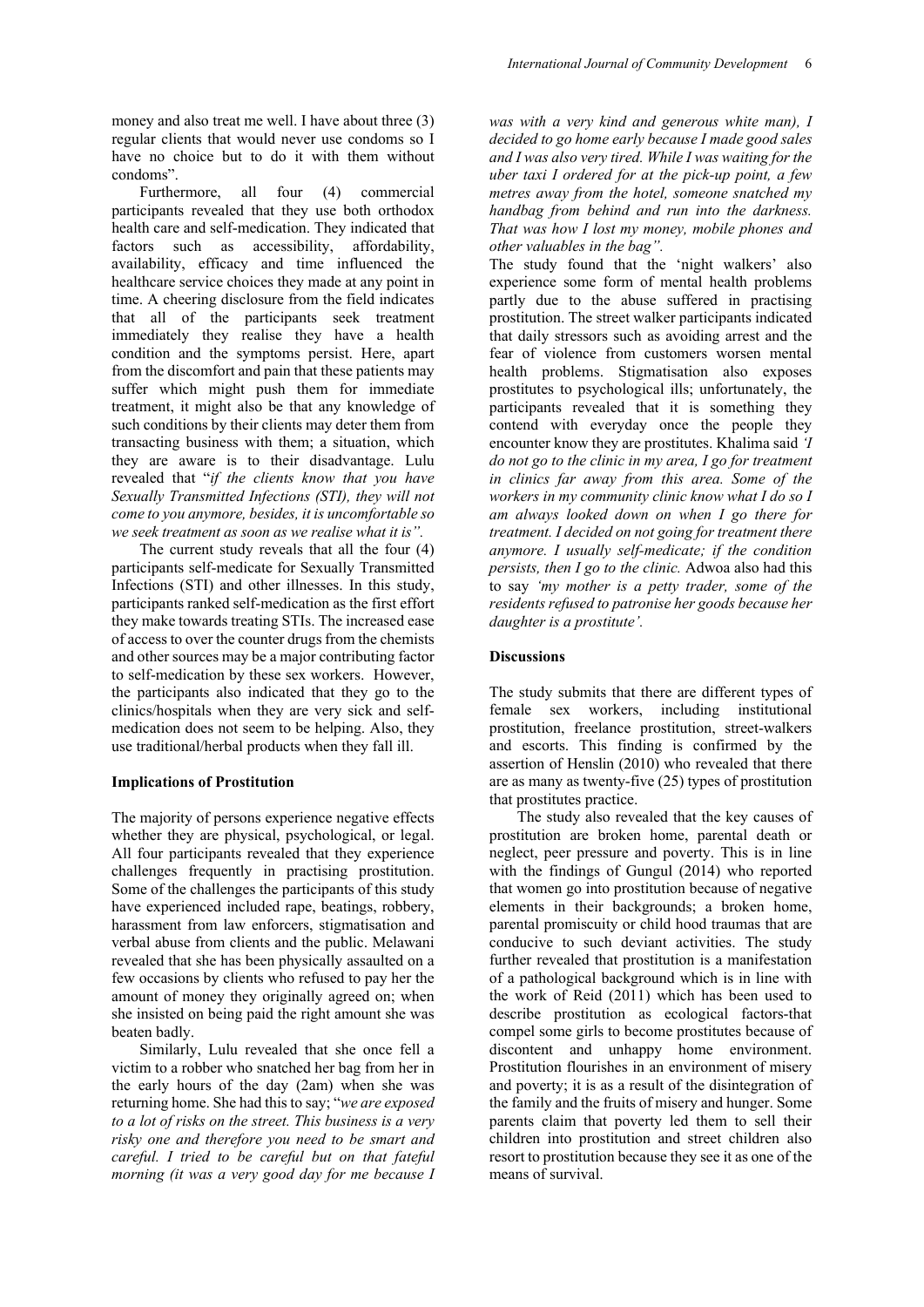Furthermore, this study found that prostitutes encounter challenges such as rape, beatings, robbery, harassment, stigmatisation and verbal abuse from from law enforcers, clients and the public. The findings of this study are in consonance with the findings of Matovu & Ssebadduka (2012), which indicated that the damaging effects prostitution has on the prostitutes' emotional and physical health is incontestable, principally among street prostitutes.

The current study reveals that majority of participants self-medicate for STI's and other illnesses. Self-medication has been shown as a factor influencing delay in seeking care from health facility, this finding is in line with Gyasi, Mensah & Siaw (2015) and Agambire's (2013) study. In this study it was revealed that prostitutes resorted to selfmedication first and visited health facilities only when symptoms persist. This was due to the perceptions of the commercial sex workers (CSW) that it is easy to get antibiotics from licenced chemical sellers, pharmacy shops and drug peddlers. That may be one of the several reasons why most CSW's self-medicate. The increased ease of access to drugs from nearby sources may be a major contributing factor to self-medication by CSWs. Other empirical evidence about self-medication in Ghana points to the fact that it is less expensive compared with hospital treatment whereas others believe hospital treatment is also associated with long delays, a reason they think influences their decision to self-medicate (Agambire, 2013). This finding about high prevalence of self-medication corroborates other findings in other populations in Ghana (Donkor et al., 2012). Moreover, given the background of the study participants which shows that majority of them can read and write, it becomes easier for them to access information either through internet or friends, so they can easily know which kind of treatment may be helpful for their conditions.

## **Conclusion and Recommendations**

The social psychological question of prostitution is "why people go into prostitution". Theoretical and empirical evidences available have revealed that a sizeable percentage do so, not as a choice, but as the last option to their socio-economic challenges. Prostitution exposes the individual, his/her clients and the society to a lot of harmful situations. Rather concerted efforts should be made to curb the malaise of unemployment, gender inequality, sexual abuse and poverty which stand as push factors to socially disapproved behaviours. Poverty situations actually expose women to situations that force them to have no option than to 'commodify' their mouth, rectum and vagina. It is therefore overbearing to focus on addressing the socio-economic causes of prostitution.

## **References**

- Agambire, R. (2013). Healthcare Seeking and Sexual Behaviour of Clients Attending the Suntreso STI Clinic. *Journal of Biology, Agriculture and Healthcare*, 3(10), 92–101.
- Baker, L. M., Dalla, R. L. & Williamson, C. (2010). Exiting prostitution: An integrated model. *Violence Against Women,* 16, 579–600.
- Belcher, J. R. & Herr, S. (2005). Development of a grounded theory: Moving towards a theory of the pathways into street prostitution among low-income women. *Journal of Addictions Nursing,* 1, 117–124.
- Cimino, A. N. (2012). A predictive theory of intentions to exit street-level prostitution. *Violence Against Women,* 18, 1235–1252.
- Creswell, J. W. (2013). *Research design: Qualitative, quantitative, and mixed methods approaches*. Sage.
- Donkor ES, Tetteh-Quarcoo PB, Nartey P, Agyeman IO (2012). Self-medication practices with antibiotics among tertiary level students in Accra, Ghana: a cross-sectional study. *International Journal Environ Research and Public Health*, 9(10),3519-29.
- Freudenthal, S. (2011). Community perceptions and treatment-seeking behaviour regarding reproductive tract infections including sexually transmitted infections in Lao PDR: a qualitative study. *Journal of biosocial science,* 43(03), 285-303.
- Gungul, T. T. and Samson, A. J. (2014). Prostitution as a social evil in Nigeria: Issues and
- challenges. *International Journal of Peace and Conflict Studies*, 2(1), 29-35.
- Ghimire, L., Smith, W. C. S., & van Teijlingen, E. R. (2011). Utilisation of sexual health services by female sex workers in Nepal. *BMC Health Services Research,* 11(1), 1.
- Gyasi, R. M., Mensah, C. M., & Siaw, L. P. (2015). Predictors of traditional medicines utilisation in the Ghanaian health care practice: interrogating the Ashanti situation. *Journal of Community Health,*  40(2), 314-325.
- Holly, J., & Lousley, G. (2014). The challenge of change– improving services for women involved in prostitution and substance use. *Advances in Dual Diagnosis,* 7(2), 80-89.
- Mahmood, S. S., Iqbal, M., & Hanifi, S. (2009). Healthseeking behaviour. *Health for the Rural Masses,* 67- 76.
- Main, G. L. (2012). Women on the edge. *Journal of the Early Republic,* 32*,* 331–347.
- Matovu, J., & Ssebadduka, B. (2012). Sexual risk behaviours, condom use and sexually transmitted infection treatment-seeking behaviours among female sex workers and truck drivers in Uganda. *International journal of STD & AIDS,* 23(4), 267- 273.
- MeQasa (2019) Accra Neighborhood Watch: Spintex. [https://meqasa.com/blog/accra-neighborhood](https://meqasa.com/blog/accra-neighborhood-watch-spintex/)[watch-spintex/.](https://meqasa.com/blog/accra-neighborhood-watch-spintex/) Accessed April 28, 2020.
- Pitcher, J. (2015). Sex work and modes of selfemployment in the informal economy: diverse business practices and constraints to effective working. *Social Policy and Society,* 14(01), 113-123.
- Reid, J. A. (2011). An exploratory model of girl's vulnerability to commercial sexual exploitation in prostitution. *Child Maltreatment,* 16*,* 146–157.